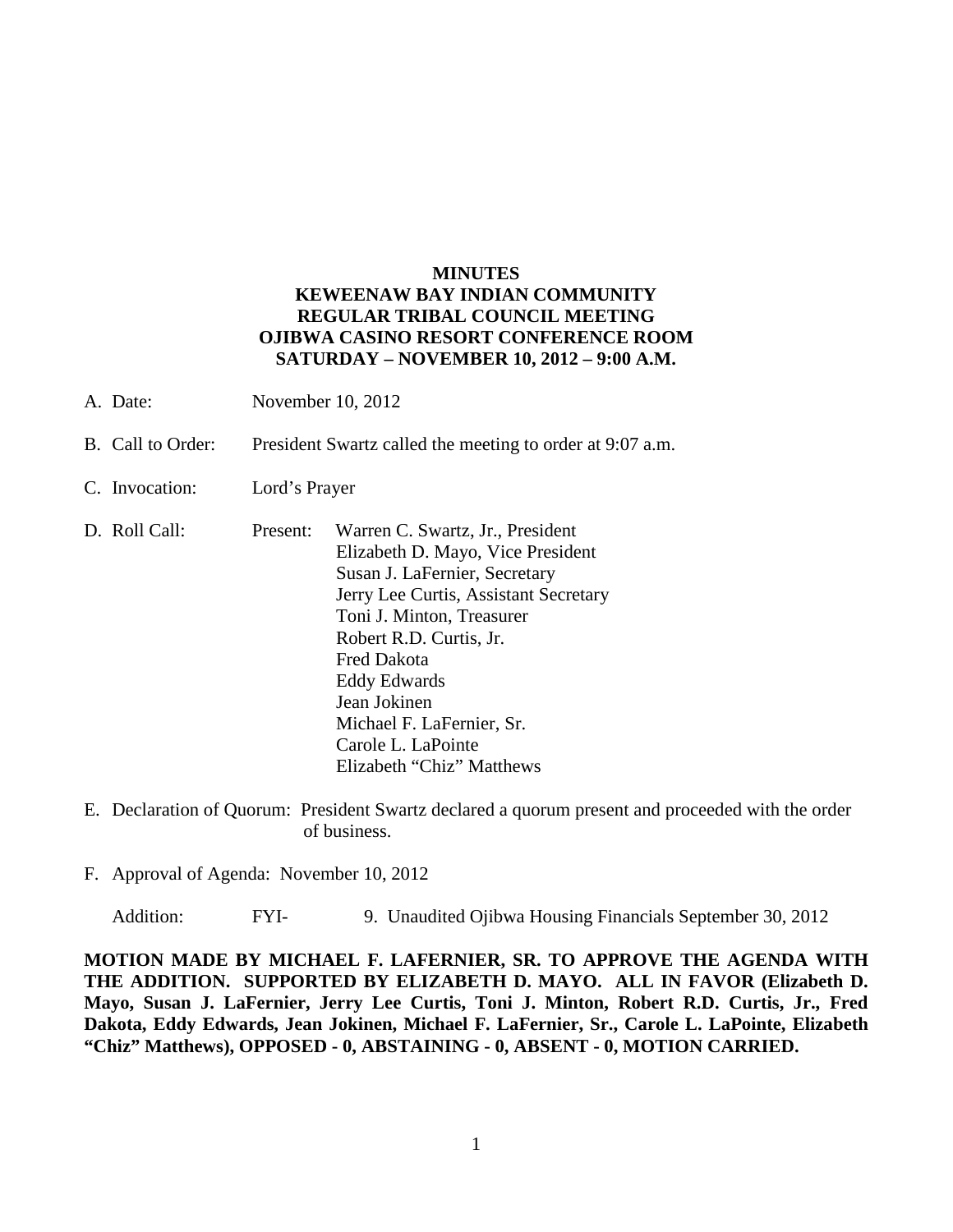- G. For Your Information:
	- 1. A "Thank you" from Savannah Dakota
	- 2. A "Thank you" from the Marquette-Alger Counties Safe Sleep Campaign
	- 3. A "Thank you" from the Retired and Senior Volunteer Program
	- 4. A "Thank you" from the 5<sup>th</sup> Quarter L'Anse Football Team Players
	- 5. A "Thank you" from Dr. Brent Johnson
	- 6. A "Thank you" from the Family of Mary Geroux
	- 7. A "Thank you" from the Baraga Area Schools Bruce Rundman, Counselor/Testing Coordinator
	- 8. Notification of Approved Enrollment Applications October 25, 2012 (6)
	- 9. Unaudited Ojibwa Housing Authority Financials September 30, 2012
- H. President's Report/October 2012 Verbal Report

**MOTION MADE BY ELIZABETH D. MAYO TO APPROVE THE OCTOBER 2012 PRESIDENT'S REPORT. SUPPORTED BY MICHAEL F. LAFERNIER, SR. ALL IN FAVOR (Elizabeth D. Mayo, Susan J. LaFernier, Jerry Lee Curtis, Toni J. Minton, Robert R.D. Curtis, Jr., Fred Dakota, Eddy Edwards, Jean Jokinen, Michael F. LaFernier, Sr., Carole L. LaPointe, Elizabeth "Chiz" Matthews), OPPOSED - 0, ABSTAINING - 0, ABSENT - 0, MOTION CARRIED.**

I. Secretary's Report/October 2012 – available for your review

**MOTION MADE BY CAROLE L. LAPOINTE TO APPROVE THE OCTOBER 2012 SECRETARY'S REPORT. SUPPORTED BY TONI J. MINTON. ALL IN FAVOR (Elizabeth D. Mayo, Susan J. LaFernier, Jerry Lee Curtis, Toni J. Minton, Robert R.D. Curtis, Jr., Fred Dakota, Eddy Edwards, Jean Jokinen, Michael F. LaFernier, Sr., Carole L. LaPointe, Elizabeth "Chiz" Matthews), OPPOSED - 0, ABSTAINING - 0, ABSENT - 0, MOTION CARRIED.**

J. Treasurer's Report/October 2012 – available for your review

**MOTION MADE BY ELIZABETH D. MAYO TO APPROVE THE OCTOBER 2012 TREASURER'S REPORT. SUPPORTED BY MICHAEL F. LAFERNIER, SR. ALL IN FAVOR (Elizabeth D. Mayo, Susan J. LaFernier, Jerry Lee Curtis, Toni J. Minton, Robert R.D. Curtis, Jr., Fred Dakota, Eddy Edwards, Jean Jokinen, Michael F. LaFernier, Sr., Carole L. LaPointe, Elizabeth "Chiz" Matthews), OPPOSED - 0, ABSTAINING - 0, ABSENT - 0, MOTION CARRIED.**

K. Department Head Reports – September 2012

**MOTION MADE BY SUSAN J. LAFERNIER TO APPROVE THE SEPTEMBER 2012 DEPARTMENT HEAD REPORTS. SUPPORTED BY TONI J. MINTON. TEN IN FAVOR (Elizabeth D. Mayo, Susan J. LaFernier, Jerry Lee Curtis, Toni J. Minton, Robert R.D. Curtis, Jr., Fred Dakota, Eddy Edwards, Jean Jokinen, Carole L. LaPointe, Elizabeth "Chiz" Matthews), ONE OPPOSED (Michael F. LaFernier, Sr.), ABSTAINING - 0, ABSENT - 0, MOTION CARRIED.**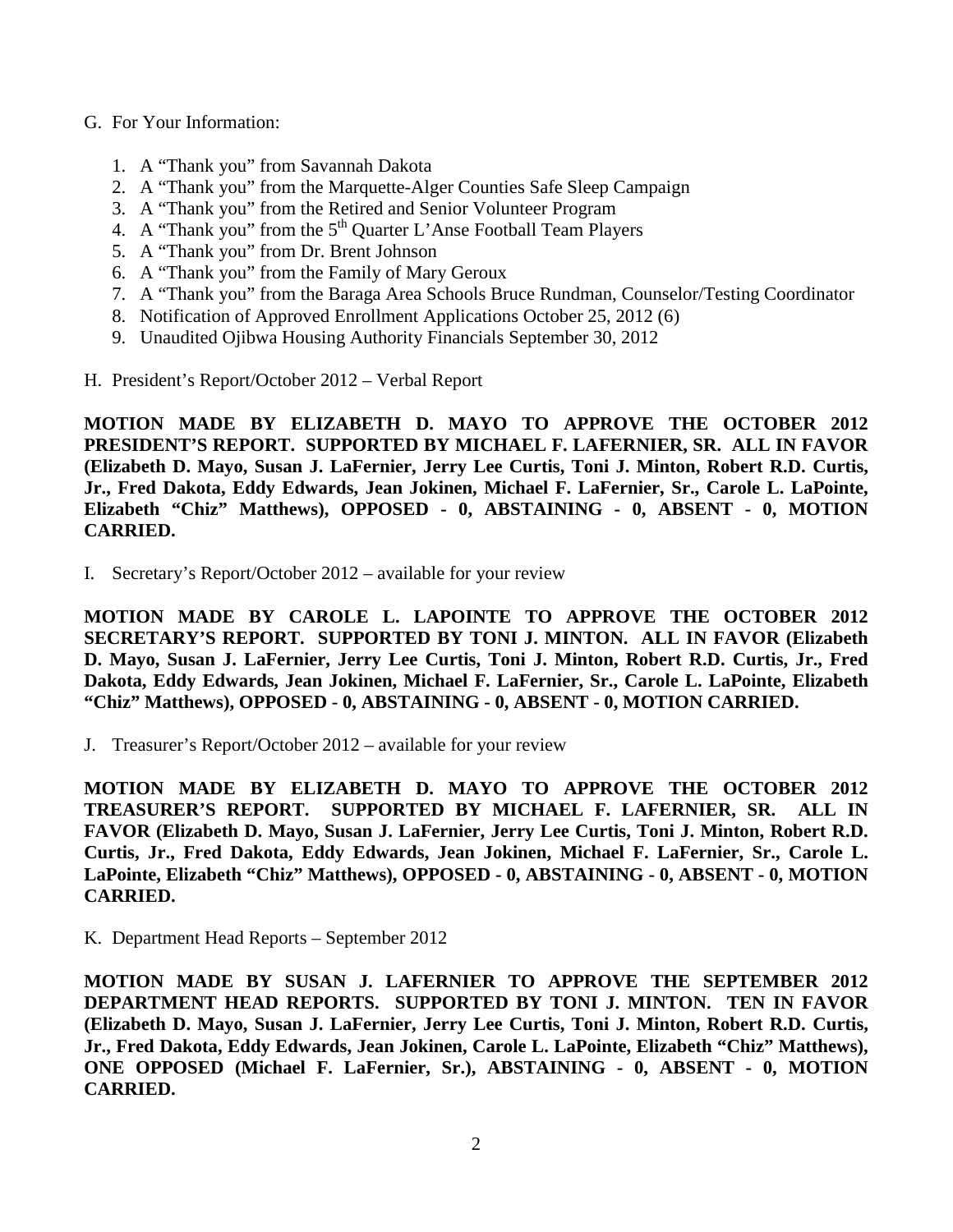- L. Recognize Scheduled Delegation/Individuals:
	- 1. Suzy Jondreau, Tom Chosa, and the Baraga-L'Anse Fire Department Representatives  $-119^{th}$ Annual U.P. Volunteer Fire Fighters Tournament Presentation/Donation Request (this is also included in the monthly donations motion)

Donation to Baraga and L'Anse Fire Departments \$5000 each - Total \$10,000.00

**MOTION MADE BY EDDY EDWARDS TO APPROVE \$10,000.00 FOR THE 119TH ANNUAL U.P. VOLUNTEER FIRE FIGHTERS TOURNAMENT. SUPPORTED BY ELIZABETH "CHIZ" MATTHEWS. ALL IN FAVOR (Elizabeth D. Mayo, Susan J. LaFernier, Jerry Lee Curtis, Toni J. Minton, Robert R.D. Curtis, Jr., Fred Dakota, Eddy Edwards, Jean Jokinen, Michael F. LaFernier, Sr., Carole L. LaPointe, Elizabeth "Chiz" Matthews), OPPOSED - 0, ABSTAINING - 0, ABSENT - 0, MOTION CARRIED.**

2. Baraga County Community Foundation/Gordette Leutz (not present, ill)/Jim Johnson – Denise Marth Fun Run Location Change and Proposed Fitness Path Support. The Foundation was proposing to change the location of the Fun Run to Witz Marina during the annual Bridge Walk before Labor Day and would then be totally off reservation. Council wanted the walk to remain in L'Anse.

A cycling/walking path is being proposed again after 15 years as a tribute to Denise Marth from the Marina in L'Anse, along the lakeshore to the Baraga Park to the marina's in Baraga and possibly beyond to the Copper Country. The path would go through the CertainTeed property. The Foundation is asking for support for the path.

**MOTION MADE BY SUSAN J. LAFERNIER TO SUPPORT THE DENISE MARTH FITNESS PATH WITH THE BARAGA COUNTY COMMUNITY FOUNDATION. SUPPORTED BY MICHAEL F. LAFERNIER, SR. ALL IN FAVOR (Elizabeth D. Mayo, Susan J. LaFernier, Jerry Lee Curtis, Toni J. Minton, Robert R.D. Curtis, Jr., Fred Dakota, Eddy Edwards, Jean Jokinen, Michael F. LaFernier, Sr., Carole L. LaPointe, Elizabeth "Chiz" Matthews), OPPOSED - 0, ABSTAINING - 0, ABSENT - 0, MOTION CARRIED.**

## **Break: 10:09 – 10:18 a.m.**

## M. New Business:

1. Gary Loonsfoot, Jr./Gary Loonsfoot, Sr. – Resolution KB-1907-2012 Amendment to the constitution Article IV Nominations and Elections to strike all of Section 6 and add Ceded Territory Voting - The Constitutional Committee is working on amendments. An election is scheduled in January 2013 by the Bureau.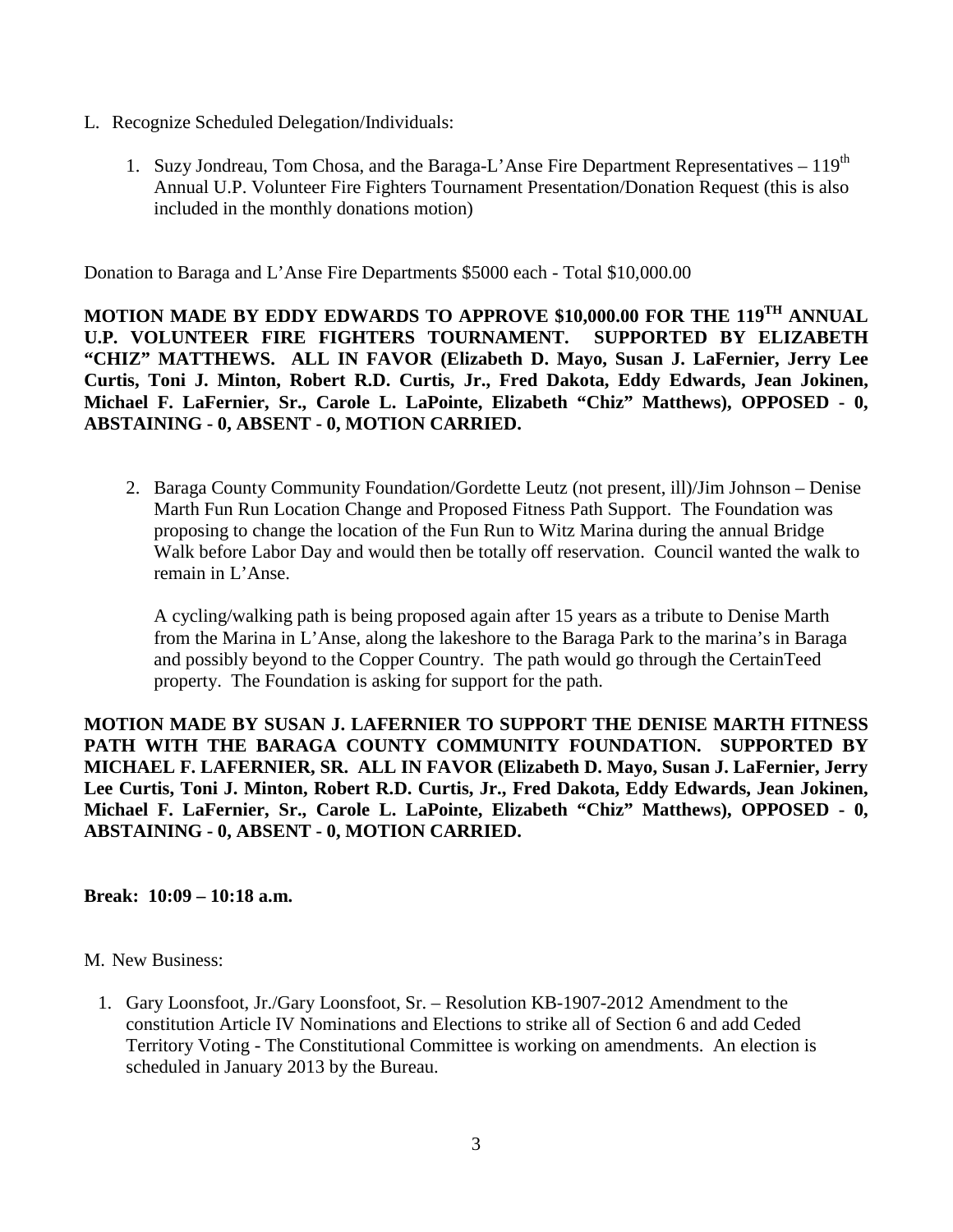2. Toni Minton, Treasurer – November 2012 Donations Total \$15,285.00

**MOTION MADE BY ELIZABETH D. MAYO TO APPROVE THE NOVEMBER 2012 DONATIONS AS THE FOLLOWING: \$35.00 FOR SANDY CARLSON REIMBURSEMENT FOR STAMPS AND ADVERTISING FOR THE NATIVE AMERICAN HOLIDAY CRAFT BAZAAR, \$10,000.00 FOR THE 119TH ANNUAL U.P. VOLUNTEER FIRE FIGHTERS TOURNAMENT, \$1,200.00 FOR JOHN HELLYER'S CELL PHONE SERVICE, \$2,000.00 FOR KBIC HEAD START CHRISTMAS GIFTS, \$250.00 FOR THE CLINT MAKI FUNDRAISER, \$1,300.00 FOR ROBERT DUSCHAINE, JR. EMT CLASS TUITION AND MUST COMPLETE THE COURSE OR RETURN THE FUNDING, AND \$500.00 TO THE MARCH OF DIMES. SUPPORTED BY CAROLE L. LAPOINTE. ALL IN FAVOR (Elizabeth D. Mayo, Susan J. LaFernier, Jerry Lee Curtis, Toni J. Minton, Robert R.D. Curtis, Jr., Fred Dakota, Eddy Edwards, Jean Jokinen, Michael F. LaFernier, Sr., Carole L. LaPointe, Elizabeth "Chiz" Matthews), OPPOSED - 0, ABSTAINING - 0, ABSENT - 0, MOTION CARRIED.**

3. Eddy Edwards, Ojibwa Housing Authority Director - Proposal for use of the former Four Seasons Inn Building

"The Keweenaw Bay Ojibwa Housing Authority is interested in using the 40 room building for residential living space under a long term lease. Our documented demand for space is demonstrated by our current waiting list. Today our current waiting list has (14) KBIC members in need of one bedroom units and at least (4) KBIC families in need of two bedroom units, all in Baraga. In addition, the recent study done by the Tribe as part of the xmas gift check distribution last year shows (52) persons in need of affordable housing."

MOTION MADE BY ELIZABETH D. MAYO TO TABLE THE PROPOSAL FROM THE OJIBWA HOUSING AUTHORITY UNTIL WE RECEIVE AN APPRAISAL AND REVIEW THE OTHER PROPOSALS IN ORDER TO MAKE AN INFORMED DECISION REGARDING THE FOUR SEASONS INN. SUPPORTED BY MICHAEL F. LAFERNIER, SR.

MOTION MADE BY JEAN JOKINEN TO LEASE THE FORMER FOUR SEASONS INN TO OJIBWA HOUSING AUTHORITY IN THE AMOUNT OF ONE DOLLAR FOR NINETY-NINE YEARS FOR TRIBAL MEMBER HOUSING NEEDS. SUPPORTED BY ROBERT R.D. CURTIS, JR.

**MOTION MADE BY ELIZABETH D. MAYO TO TABLE THE PROPOSAL FROM THE OJIBWA HOUSING AUTHORITY UNTIL WE RECEIVE AN APPRAISAL AND REVIEW THE OTHER PROPOSALS IN ORDER TO MAKE AN INFORMED DECISION REGARDING THE FOUR SEASONS INN. SUPPORTED BY MICHAEL F. LAFERNIER, SR. FIVE IN FAVOR (Elizabeth D. Mayo, Susan J. LaFernier, Toni J. Minton, Fred Dakota, Michael F. LaFernier, Sr.), SIX OPPOSED (Jerry Lee Curtis, Robert R.D. Curtis, Jr., Eddy Edwards, Jean Jokinen, Carole L. LaPointe, Elizabeth "Chiz" Matthews), ABSTAINING - 0, ABSENT - 0, MOTION DEFEATED.**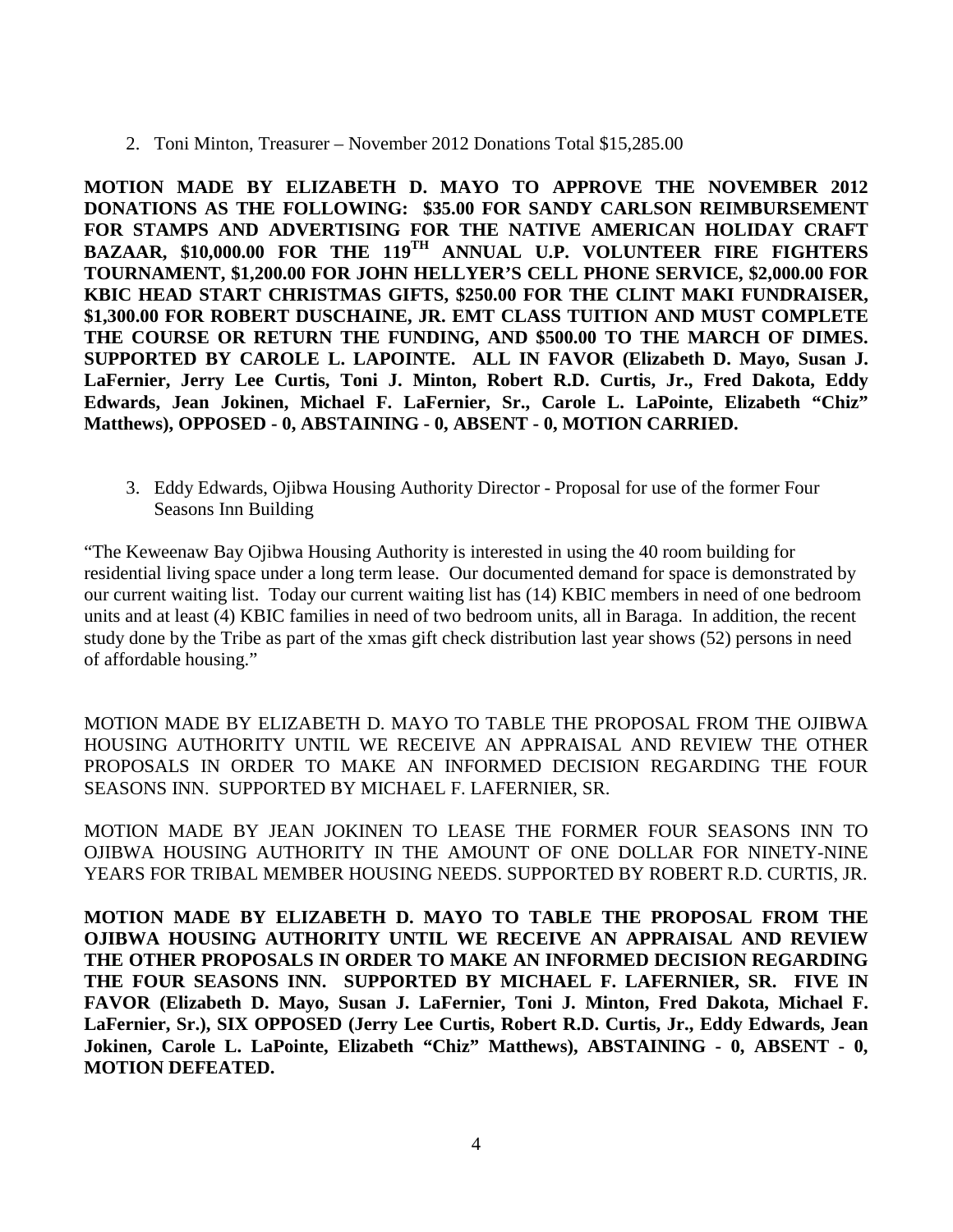**MOTION MADE BY JEAN JOKINEN TO LEASE THE FORMER FOUR SEASONS INN TO OJIBWA HOUSING AUTHORITY IN THE AMOUNT OF ONE DOLLAR FOR NINETY-NINE YEARS FOR TRIBAL MEMBER HOUSING NEEDS. SUPPORTED BY ROBERT R.D. CURTIS, JR. SEVEN IN FAVOR (Susan J. LaFernier, Jerry Lee Curtis, Robert R.D. Curtis, Jr., Eddy Edwards, Jean Jokinen, Carole L. LaPointe, Elizabeth "Chiz" Matthews), FOUR OPPOSED (Elizabeth D. Mayo, Toni J. Minton, Fred Dakota, Michael F. LaFernier, Sr.), ABSTAINING - 0, ABSENT - 0, MOTION CARRIED.**

- 4. Jean Jokinen/Eddy Edwards
	- a) Resolution KB-1912-2012 Referendum Ballot for Appropriations over \$10,000 Pequaming Land Purchase and Eagle Mining Project

MOTION MADE BY EDDY EDWARDS TO APPROVE RESOLUTION KB-1912-2012 REFERENDUM BALLOT FOR APPROPRIATIONS OVER \$10,000.00 FOR THE PEQUAMING LAND PURCHASE AND EAGLE MINING PROJECT. SUPPORTED BY JEAN JOKINEN.

**MOTION MADE BY ELIZABETH D. MAYO TO TABLE RESOLUTION KB-1912-2012 REFERENDUM BALLOT FOR APPROPRIATIONS OVER \$10,000.00 FOR THE PEQUAMING LAND PURCHASE AND THE EAGLE MINING PROJECT UNTIL THE CONSTITUTIONAL COMMITTEE BRINGS IT FORWARD. SUPPORTED BY FRED DAKOTA. SEVEN IN FAVOR (Elizabeth D. Mayo, Susan J. LaFernier, Toni J. Minton, Fred Dakota, Michael F. LaFernier, Sr., Carole L. LaPointe, Elizabeth "Chiz" Matthews), THREE OPPOSED (Robert R.D. Curtis, Jr., Eddy Edwards, Jean Jokinen), ONE ABSTAINING (Jerry Lee Curtis), ABSENT - 0, MOTION CARRIED.**

b) Annual leave for Council Members

**MOTION MADE BY JEAN JOKINEN THAT COUNCIL MEMBERS DO NOT HAVE TO UTILIZE ANNUAL LEAVE FOR TRIBAL COUNCIL MEETINGS. SUPPORTED BY CAROLE L. LAPOINTE. TWO IN FAVOR (Jean Jokinen, Carole L. LaPointe), NINE OPPOSED (Elizabeth D. Mayo, Susan J. LaFernier, Jerry Lee Curtis, Toni J. Minton, Robert R.D. Curtis, Jr., Fred Dakota, Eddy Edwards, Michael F. LaFernier, Sr., Elizabeth "Chiz" Matthews), ABSTAINING - 0, ABSENT - 0, MOTION DEFEATED.**